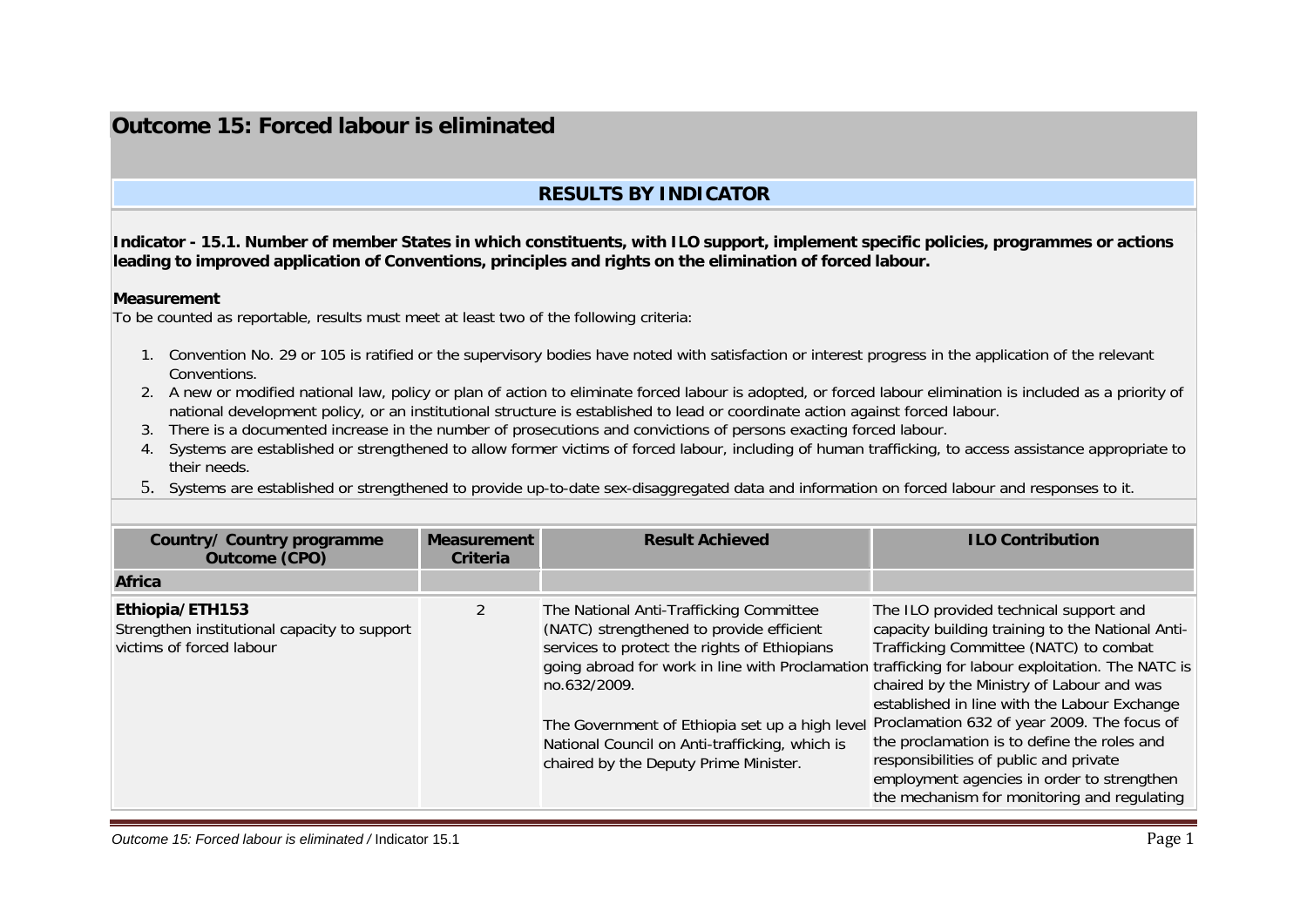|                |                                                                                                                                                                                                                                                                                                                                          | domestic and overseas employment exchange<br>services to protect the rights, safety and<br>dignity of Ethiopian going abroad for work. In<br>total 124 parliament members, and 329 policy<br>and judiciaries were trained through the<br>workshops (along with 1543 community<br>workers and 484 students). Due to the ILO<br>convening and technical support, the<br>committee met regularly and ensured the<br>proper implementation the Proclamation.<br>The ILO also held capacity building workshops<br>for Private Employment Agencies (PrEAs) to<br>process migration applications in accordance<br>with the Proclamation no.632/2009. In total<br>243 PrEAs trained.<br>- The ILO advocated for the establishment of<br>a high level National Council on Anti-<br>trafficking to supplement the NATC's limited<br>mandate. The council is responsible for<br>coordinating the national effort to combat<br>human trafficking and smuggling. The ILO<br>also provided financial support to the newly<br>established high level National Council on<br>Anti-trafficking to organize a one day mass |
|----------------|------------------------------------------------------------------------------------------------------------------------------------------------------------------------------------------------------------------------------------------------------------------------------------------------------------------------------------------|----------------------------------------------------------------------------------------------------------------------------------------------------------------------------------------------------------------------------------------------------------------------------------------------------------------------------------------------------------------------------------------------------------------------------------------------------------------------------------------------------------------------------------------------------------------------------------------------------------------------------------------------------------------------------------------------------------------------------------------------------------------------------------------------------------------------------------------------------------------------------------------------------------------------------------------------------------------------------------------------------------------------------------------------------------------------------------------------------------|
|                |                                                                                                                                                                                                                                                                                                                                          | mobilization on trafficking.                                                                                                                                                                                                                                                                                                                                                                                                                                                                                                                                                                                                                                                                                                                                                                                                                                                                                                                                                                                                                                                                             |
| $\overline{4}$ | Network established between victim<br>rehabilitation service providers (Agar), Women<br>in Self-Employment (WISE) and vocational<br>service provider (YMCA), so that trafficking<br>victims can access comprehensive services<br>appropriate to their needs.<br>Trainees were linked up with women<br>cooperatives supported by WISE and | The ILO facilitated the smooth reintegration of<br>trafficking victims. Specifically;<br>- Sixty five (65) trafficking victims were<br>trained on basic business skills in collaboration<br>with Agar and Women in Self-Employment<br>$(WISE)$ .<br>-Fifty (50) trafficking victims rehabilitated and<br>provided with vocational training in                                                                                                                                                                                                                                                                                                                                                                                                                                                                                                                                                                                                                                                                                                                                                            |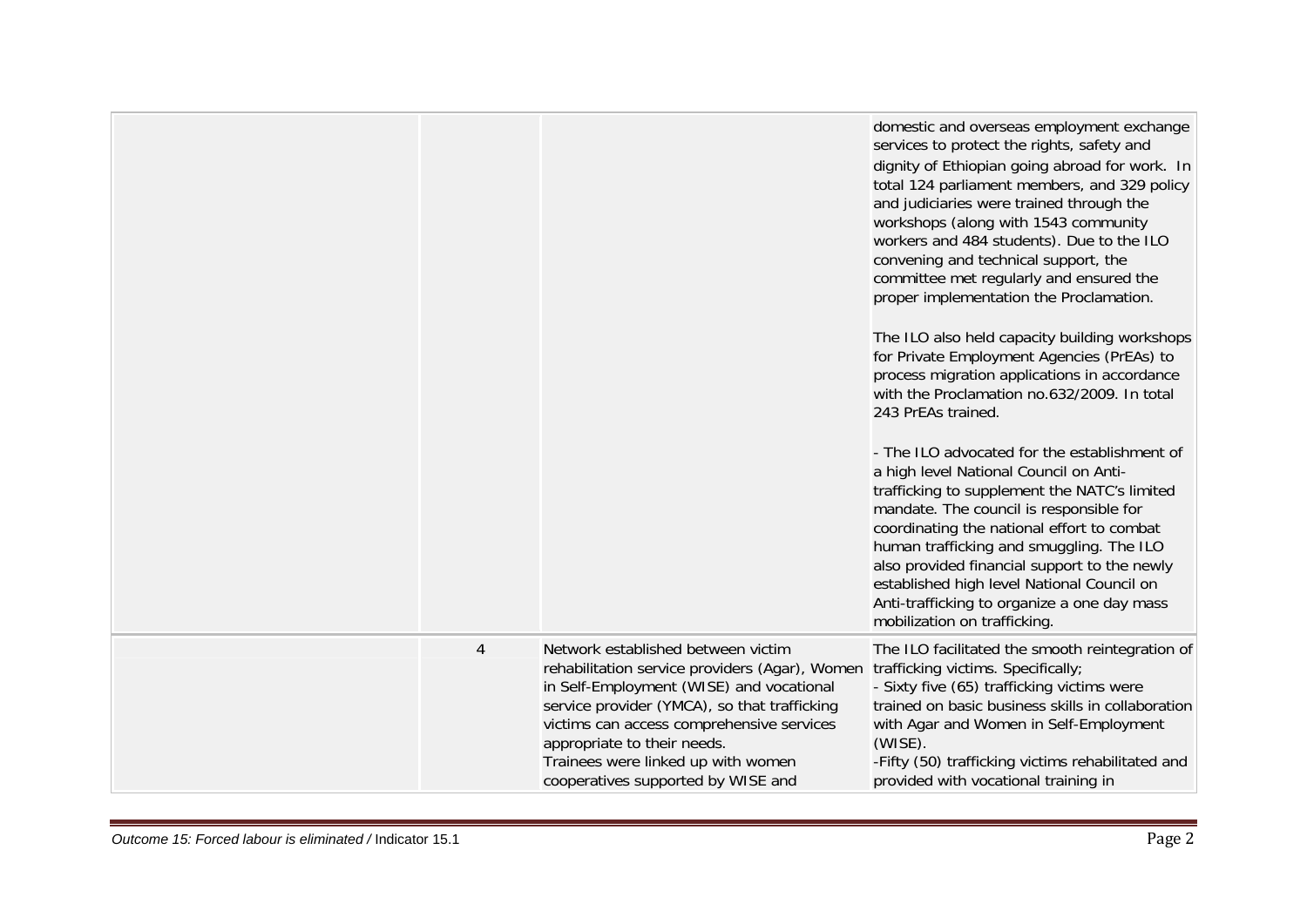|                                                                                                                          |   | microfinance facilities so that they can access<br>saving, credit, micro-insurance facilitate self-<br>employment.                                                                                                                                                                               | collaboration with Agar and YMCA TVET<br>centre for three months. Out of the 50, 24<br>were trained in hair dressing and<br>beautification, 5 on computer, 5 trained on<br>tailoring, 15 trained on food preparation and<br>catering and 1 trained on brickmaking.                                                                                                                                                                                                                                                                                                                                                         |
|--------------------------------------------------------------------------------------------------------------------------|---|--------------------------------------------------------------------------------------------------------------------------------------------------------------------------------------------------------------------------------------------------------------------------------------------------|----------------------------------------------------------------------------------------------------------------------------------------------------------------------------------------------------------------------------------------------------------------------------------------------------------------------------------------------------------------------------------------------------------------------------------------------------------------------------------------------------------------------------------------------------------------------------------------------------------------------------|
| Zambia/ZMB177<br>Greater capacity of national stakeholder to<br>prevent forced labour and human<br>trafficking in Zambia | 4 | The functioning of Private Employment<br>Agencies has been improved to consider issues<br>of forced labour and human trafficking in their<br>service provision. This will enable former<br>victims to access services appropriate to their<br>needs, in particular with employment<br>placement. | The ILO provided technical advice in the<br>development of a Draft Code of Ethics for<br>private employment agencies (PEAs), which is<br>in compliance with the Employment Act, C.<br>181, and standards set by the International<br>Confederation of Private Employment<br>Agencies (CIETT). The ILO also gave technical<br>guidance for Community based awareness<br>raising activities in Nakonde, Kasama,<br>Chililabomwe and Livingstone. In addition, the<br>ILO facilitated radio programmes to create<br>awareness on the role of PEAs in the labour<br>market and the assistance they can provide<br>for victims. |
|                                                                                                                          | 5 | The 2012 Labour Force Survey provides the<br>government and stakeholders with sex<br>disaggregated data and information on Forced<br>labour to allow for a National Sector Based<br>assessment on Forced Labour and Human<br>Trafficking.                                                        | The ILO supported the design of the labour<br>force module through guidance on the specific<br>questions and on how to ask them given the<br>sensitivity of the matter. The ILO supported<br>the CSO towards data collection of the forced<br>labour module and provided technical<br>assistance for a training workshop for Central<br>Statistical Office to strengthen their capacity<br>in analysing the forced labour data.                                                                                                                                                                                            |
| Nigeria/NGA126<br>Enhancing cooperation to fight trafficking in<br>Human Beings from Nigeria to Europe                   | 3 | -Capacity of law enforcement agencies to<br>prosecute and convict traffickers is<br>strengthened.<br>-Community Vigilance systems strengthened.                                                                                                                                                  | The ILO through its European Union funded<br>Project "the Elimination of Trafficking in<br>Persons" organised 3 workshops at which 11<br>judges, 24 prosecutors, and 40 law<br>enforcement agents were trained on the<br>detection prosecution and convictions of                                                                                                                                                                                                                                                                                                                                                          |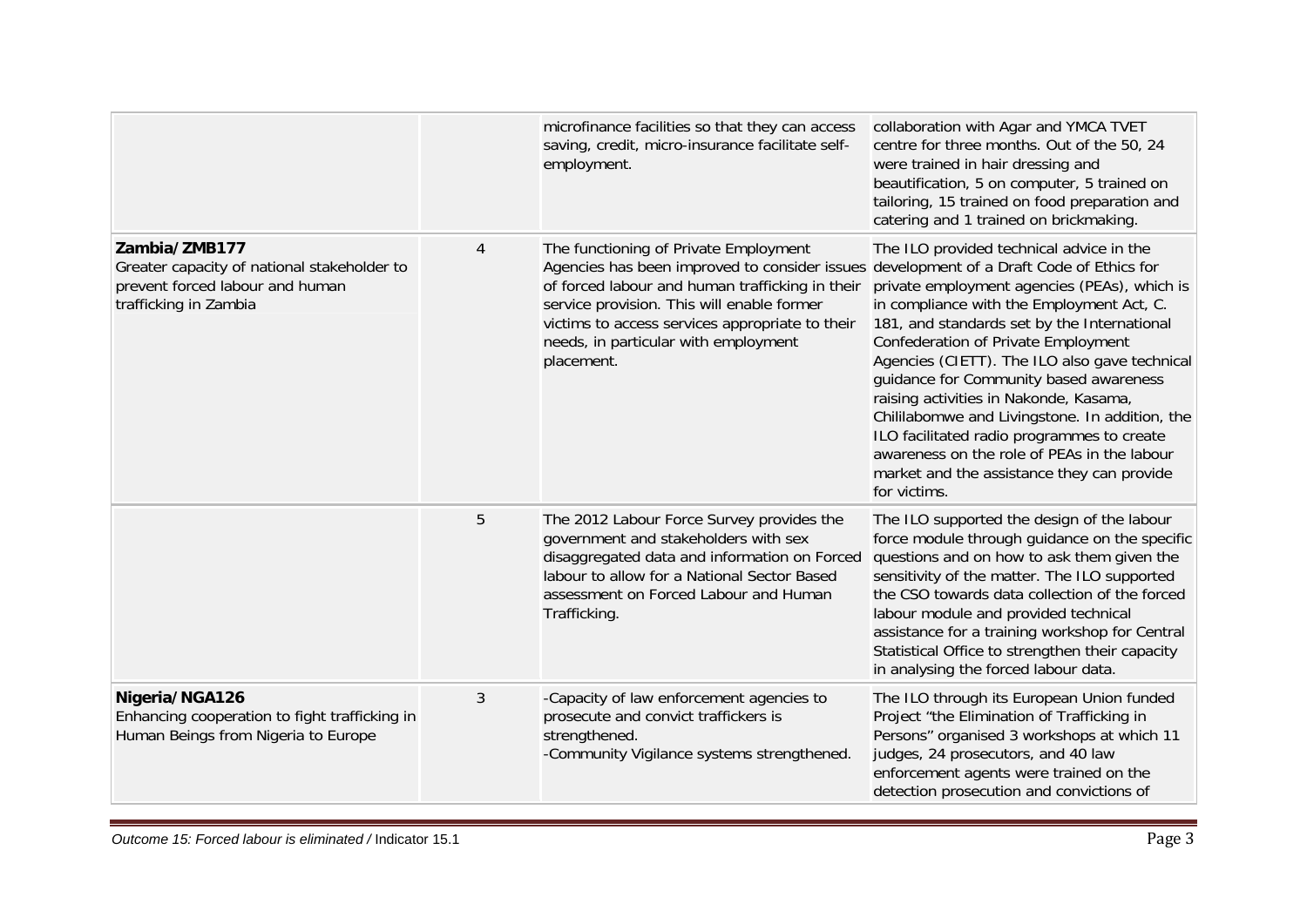|                                                                                                                    |                |                                                                                                                                                                                                      | traffickers of Persons.<br>-The ILO worked with 2 local communities to<br>set up community vigilance groups. The<br>groups were trained on how to identify cases<br>of trafficking and also where to report the<br>suspected cases                                                                                                                                                          |
|--------------------------------------------------------------------------------------------------------------------|----------------|------------------------------------------------------------------------------------------------------------------------------------------------------------------------------------------------------|---------------------------------------------------------------------------------------------------------------------------------------------------------------------------------------------------------------------------------------------------------------------------------------------------------------------------------------------------------------------------------------------|
|                                                                                                                    | 4              | -National referral system for Victims of<br>trafficking established.<br>-Code of Conduct for Private Employment<br>agencies to prevent trafficking of persons<br>produced and launched               | -The ILO through its European Union funded<br>Project "the Elimination of Trafficking in<br>Persons" has supported the training of<br>returned trafficking victims on business skills<br>-With the Nigeria Employers Association, the<br>ILO provided technical inputs into the content<br>of the Code of Conduct and supported the<br>distribution of the code.                            |
|                                                                                                                    |                |                                                                                                                                                                                                      |                                                                                                                                                                                                                                                                                                                                                                                             |
| <b>Arab States</b>                                                                                                 |                |                                                                                                                                                                                                      |                                                                                                                                                                                                                                                                                                                                                                                             |
| Jordan /JOR154<br>Enhanced capacity of the Government to<br>prevent and prosecute trafficking and<br>forced labour | $\mathbf{1}$   | Supervisory Bodies noted with interest changes sectors covered by the Labour Law, and to<br>in Jordan's legal and policy framework towards ensure better monitoring and increase<br>domestic workers | The ILO provided recommendations to<br>Reform Regulation 90/2009 concerning<br>migrant domestic workers to grant these<br>workers the same benefits as workers in other<br>oversight of the recruitment process. This<br>included cooperating with origin countries on<br>the recruitment process and entry of migrant<br>workers, as well as how to address violations<br>when they occur. |
|                                                                                                                    | $\overline{2}$ | Labour Inspection policy and strategy are<br>updated, to include the elimination of forced<br>labour and human trafficking in their objectives Cases of Forced Labour" for 26 participants           | In March 2013 the ILO organized a basic pilot<br>training on "Identifying and Investigating<br>from the Labour Inspection Department of the<br>Ministry of Labour (MoL), the Criminal<br>Investigation Department (CID) of the Public                                                                                                                                                       |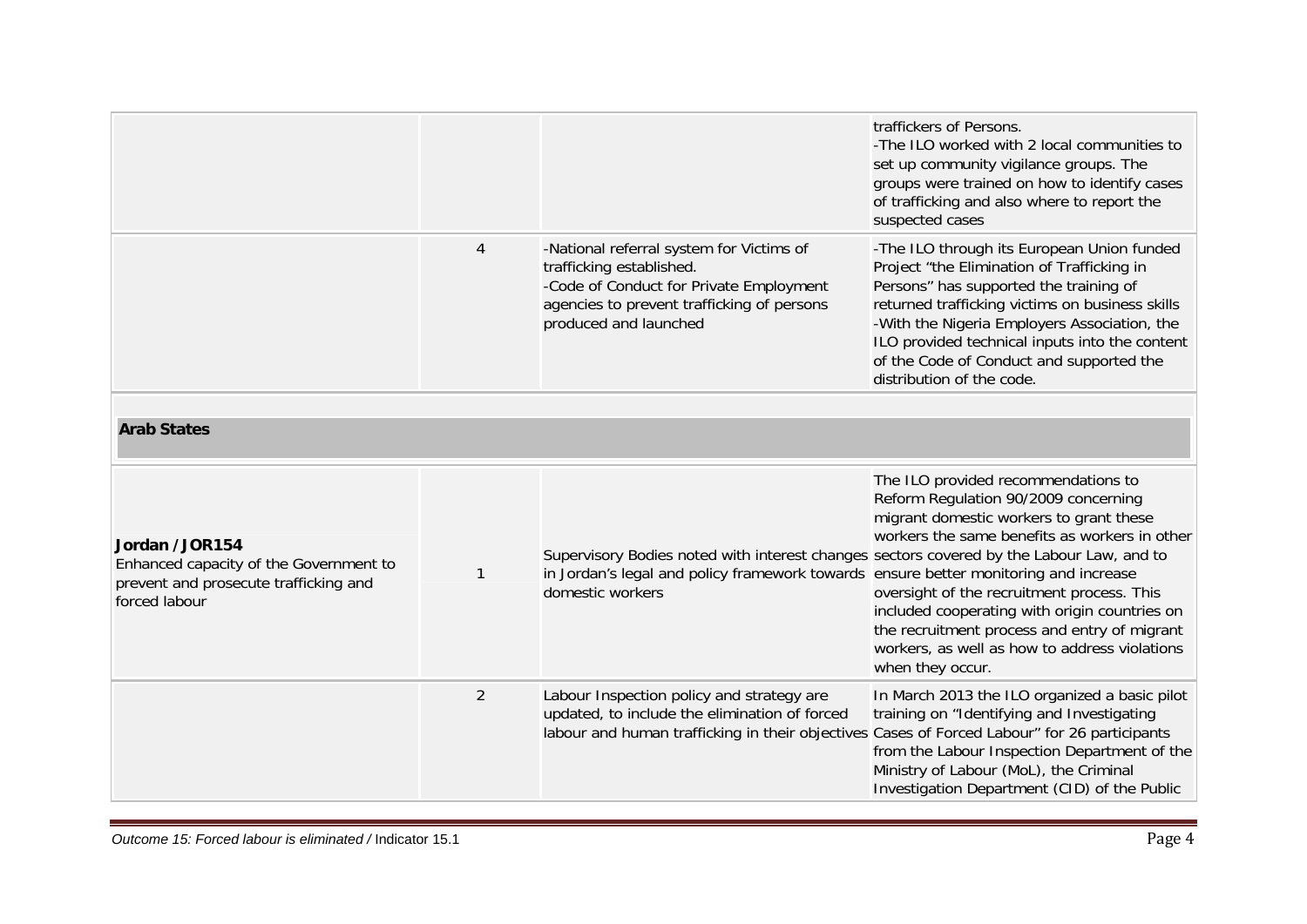|                                                                                                                                                                                           |                |                                                                                                                                                                                                                                                                                                    | Security Directorate (PSD) and the Judicial<br>Council (JC) of the Ministry of Justice (MoJ).<br>The participants were able to identify major<br>protection gaps in Jordan regarding responses<br>to victims of trafficking and built relations with<br>staff of other agencies that would assist them<br>to better responding collectively to these<br>gaps.<br>Training for the members of the national<br>committee for combating human trafficking<br>for developing their capacities on relevant<br>issues and discuss mechanisms of work<br>organized. |
|-------------------------------------------------------------------------------------------------------------------------------------------------------------------------------------------|----------------|----------------------------------------------------------------------------------------------------------------------------------------------------------------------------------------------------------------------------------------------------------------------------------------------------|--------------------------------------------------------------------------------------------------------------------------------------------------------------------------------------------------------------------------------------------------------------------------------------------------------------------------------------------------------------------------------------------------------------------------------------------------------------------------------------------------------------------------------------------------------------|
|                                                                                                                                                                                           | $\overline{4}$ | The capacities of the officials of the Ministry of Officials of the Ministry of Labour (MOL) and<br>Labour (MOL) and the Aqaba Special Economic The Aqaba Special Economic Zone Authority<br>Zone Authority (ASEZA) on forced labour<br>strengthened                                               | (ASEZA) are trained on relevant issues of<br>forced labour.<br>-The ILO, in collaboration with Da'em<br>Observatory, designed and delivered a pilot<br>training on the use of anti-human trafficking<br>law in Jordan for the judiciary actors in<br>Jordan. The target group composed of 20<br>judges, prosecutors, and lawyers from<br>Amman and other Governorates.                                                                                                                                                                                       |
| <b>Asia and the Pacific</b>                                                                                                                                                               |                |                                                                                                                                                                                                                                                                                                    |                                                                                                                                                                                                                                                                                                                                                                                                                                                                                                                                                              |
|                                                                                                                                                                                           |                |                                                                                                                                                                                                                                                                                                    |                                                                                                                                                                                                                                                                                                                                                                                                                                                                                                                                                              |
| India/IND152<br>Convention No. 29 or 105 is ratified or the<br>supervisory bodies have noted with<br>satisfaction or interest progress in the<br>application of the relevant Conventions. | $\mathbf{1}$   | The ILO Supervisory Bodies noted with interest - ILO has provided technical support to the<br>India under C. 29 (2012) in relation to the<br>following:<br>- Improved implementation of the Bonded<br>Labour Act, 1976 (District level surveys on<br>bonded labour conducted in several states and | Ministry of Labour and Employment (MoLE)<br>and 7 (seven) states in India to support the<br>improved implementation of the Bonded<br>Labour Act. This work which is known as the<br>"convergence approach" takes a targeted<br>approach at preventing worker vulnerability to                                                                                                                                                                                                                                                                                |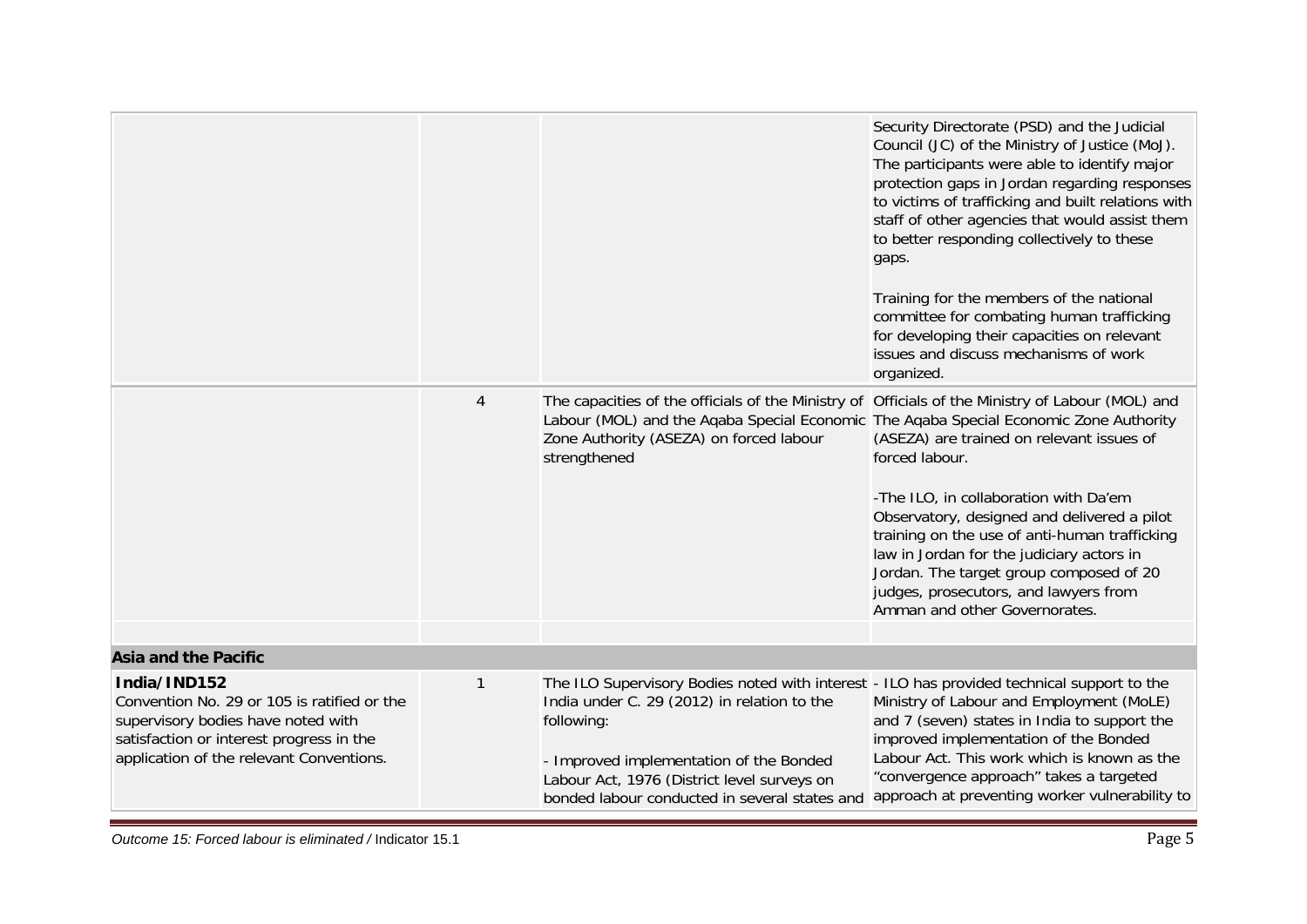|                | vigilance committees implemented in all<br>states). Through the improved implementation worker access to social security schemes.<br>of the Bonded Labour Act, for the very first<br>time, brick kiln workers have been included<br>under the Social Security scheme (BOCW WB)<br>and over 12,000 workers have been registered. field outreach material for trade unions) on<br>Nearly 2000 of them have already received<br>some benefits under the scheme, including<br>health insurance, tool kits, bicycles, sewing<br>machines and skills training.                                                                                                                                                                                                                                                                                                        | bonded labour. It includes improving migrant<br>In addition, the ILO developed tools and<br>knowledge products (including manuals and<br>how to lessen migrant worker vulnerability to<br>bondage.<br>Vulnerability Assessment Studies conducted in<br>4 states to identify the root causes of<br>bondage and the needs of men and women<br>workers who engage in seasonal migration<br>and get trapped into bondage.                                                                                                                                                                                                                                                                     |
|----------------|-----------------------------------------------------------------------------------------------------------------------------------------------------------------------------------------------------------------------------------------------------------------------------------------------------------------------------------------------------------------------------------------------------------------------------------------------------------------------------------------------------------------------------------------------------------------------------------------------------------------------------------------------------------------------------------------------------------------------------------------------------------------------------------------------------------------------------------------------------------------|-------------------------------------------------------------------------------------------------------------------------------------------------------------------------------------------------------------------------------------------------------------------------------------------------------------------------------------------------------------------------------------------------------------------------------------------------------------------------------------------------------------------------------------------------------------------------------------------------------------------------------------------------------------------------------------------|
| $\overline{2}$ | Two Memoranda of Understanding (MOU) have Technical assistance provided in drafting of<br>been signed by the Ministry of Labour and 6<br>States Governments, across two major<br>migration corridors, assigning roles and<br>responsibilities of sending and receiving states<br>of vulnerable migrant workers.<br>With the signing of the MoU, following<br>structures are established and plan of action<br>prepared:<br>- Central Cell on Migrant Workers established<br>at National level (MoLE).<br>- Based on migration corridors, Inter State<br>Coordination Committee established for 6<br>states.<br>- At the State level State Coordination Cell<br>setup in 6 states.<br>- District Facilitation Centre being set-up in<br>project districts of 6 states at local level to<br>tackle issues of workers susceptible to<br>bondage under the project. | the Memorandum of Understanding (MoU)<br>and facilitating signing of the MoU between<br>the states.<br>Based on the newly established structures and<br>the plan of action more than 20 workshops/<br>knowledge sharing events/inter-state<br>coordination meeting/ training and capacity<br>building workshops have been organized. This<br>has enhanced the capacities of Central and<br>state authorities to tackle the root causes of<br>bonded labour through a convergence and<br>prevention based approach.<br>ILO facilitated the development of State<br>Project Documents and Implementation Plans<br>on reducing the vulnerability of migrant<br>workers in 5 states of India. |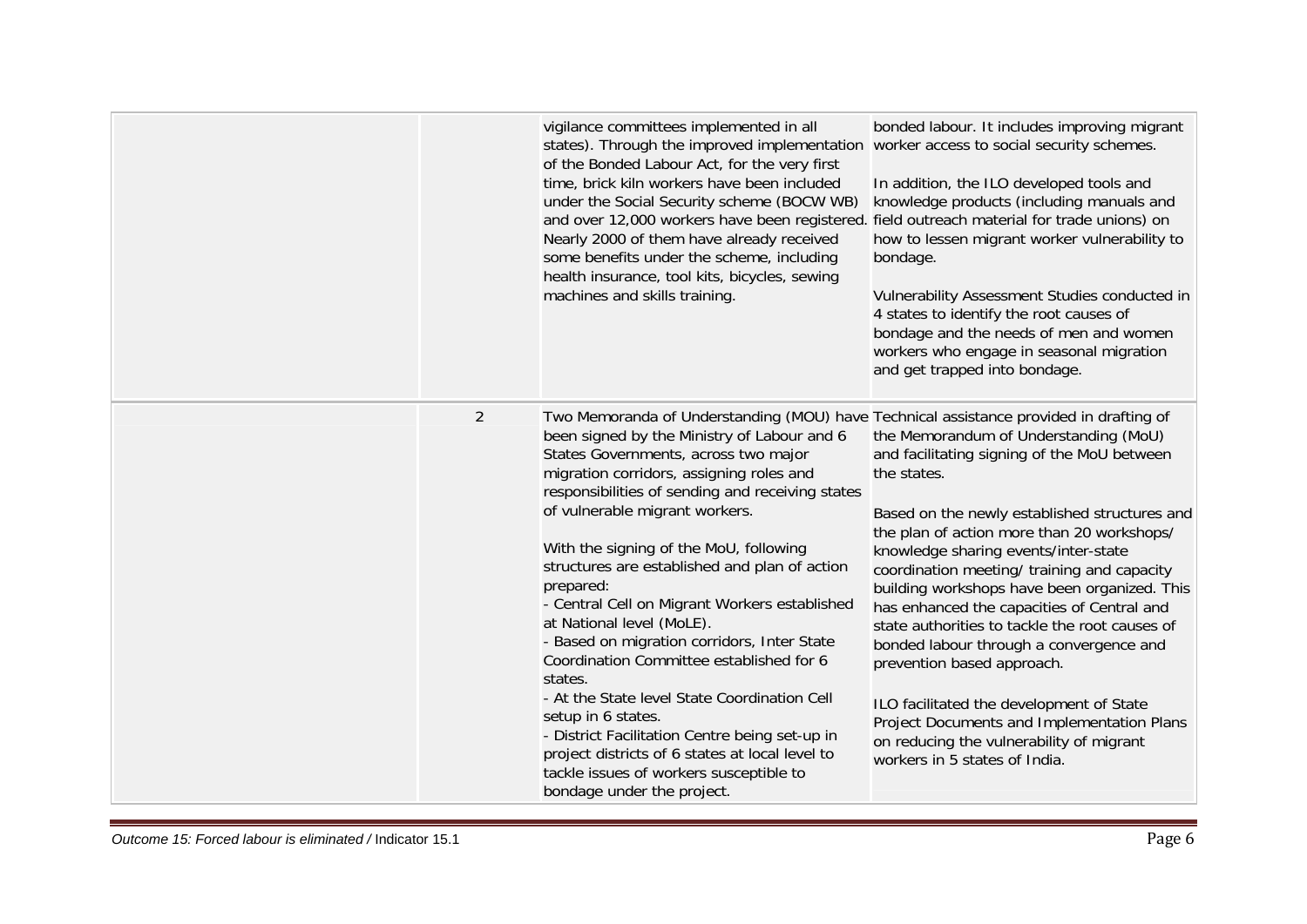|                                                                                                                                    |                | -In 6 project states Plan of Action for<br>convergence of central and state government<br>resources to prevent workers from slipping into workshops) and employers (in 5 states). Code<br>bondage developed.                                                                                                                                                                                                                                                                                                                                                                                                                                                                                                                                                                                                                                                                                                                                                                  | Between 2012-2013 capacity building<br>programs conducted for trade unions (2)<br>of conduct for Brick Kiln Employers formulated<br>in 4 project states.                                                                                                                                                                                                                                                                                                                                                                                                                                                                                                          |
|------------------------------------------------------------------------------------------------------------------------------------|----------------|-------------------------------------------------------------------------------------------------------------------------------------------------------------------------------------------------------------------------------------------------------------------------------------------------------------------------------------------------------------------------------------------------------------------------------------------------------------------------------------------------------------------------------------------------------------------------------------------------------------------------------------------------------------------------------------------------------------------------------------------------------------------------------------------------------------------------------------------------------------------------------------------------------------------------------------------------------------------------------|-------------------------------------------------------------------------------------------------------------------------------------------------------------------------------------------------------------------------------------------------------------------------------------------------------------------------------------------------------------------------------------------------------------------------------------------------------------------------------------------------------------------------------------------------------------------------------------------------------------------------------------------------------------------|
| Nepal/NPL828<br>Constituents adopt and implement an<br>integrated approach to the elimination of<br>forced labour and trafficking. | $\overline{2}$ | 1. The Ministry of Land Reform and<br>Management (MoLRM) has finalized National<br>Plan of Action for rehabilitation of freed<br>Haliyas. The budget speech of the Government Action. ILO facilitated the whole process of<br>has announced to release more than USD<br>120,000 for rehabilitation of freed Haliyas in<br>the current fiscal year.<br>2. MoLRM has prepared Bonded Labour Bill<br>thereby replacing the Kamaiya Labour<br>(Prohibition) Act 2002 in order to address all<br>forms of bonded labour in agriculture sector.<br>3. The Foreign Employment Policy has been<br>adopted by the Government in 2012 which has under the ILO-IRISH project.<br>provisions for the prevention of migrant<br>workers' trafficking and protection of trafficked between domestic workers' organisations and<br>victims.<br>4. A network of domestic workers'<br>organisations and trade unions formed to<br>advocate on the 30 years age bar for women<br>migrant workers | 1. Inputs from relevant national and district<br>level stakeholders and from ILO made<br>available to develop the National Plan of<br>Action Plan Development.<br>2. ILO provided inputs to draft the bonded<br>labour Bill. Study was also commissioned on<br>"Forced labour of adult and children in the<br>agriculture sector of Nepal" and shared with<br>concerned stakeholders.<br>3. ILO provided technical inputs in the process<br>of drafting the Foreign Employment policy<br>4-. ILO organised a seminar on "nexus<br>Trade Unions" which led to the formation of<br>the network between the domestic workers'<br>organisations and the trade unions. |
|                                                                                                                                    | $\mathfrak{Z}$ | Government of Nepal has recorded increased<br>number of actions taken against fraudulent<br>recruitment agencies (230 actions in 2011 and<br>657 in 2012) and also<br>increased amount of compensation announced<br>by the court in favour of forced labour victims<br>(migrant workers) NRs 235894055 in 2011.                                                                                                                                                                                                                                                                                                                                                                                                                                                                                                                                                                                                                                                               | -ILO provided training to 140 Village<br>Development Committee Secretaries, 109<br>social mobilisers and 87 district level<br>government officials and 77 representatives of<br>civil society organisations and trade unions<br>on legal rights of victims<br>-ILO organised awareness raising programme<br>for 358 potential and returnee migrant<br>workers on their rights in order to empower                                                                                                                                                                                                                                                                 |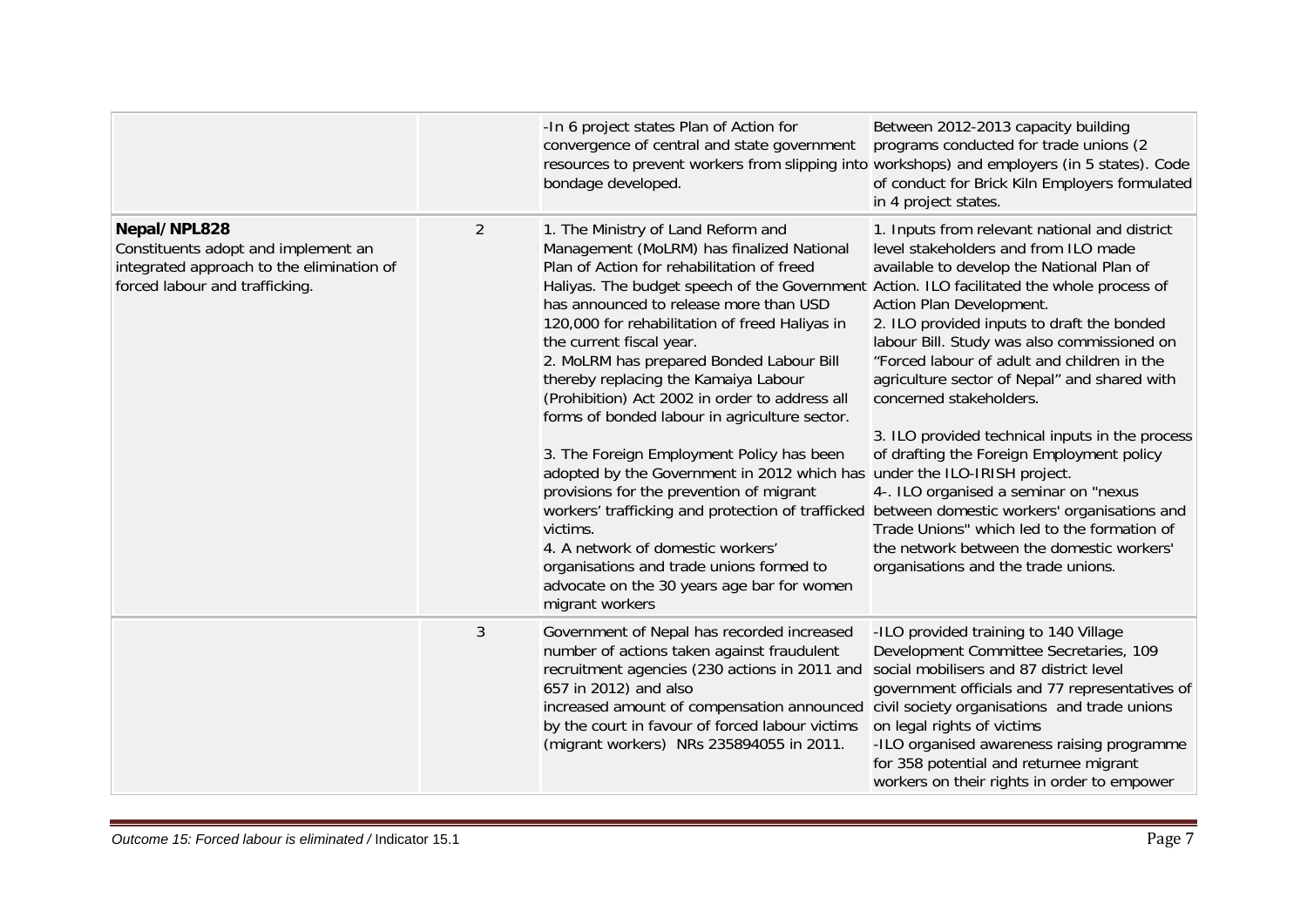|                                                                                                                                                                                                    |                |                                                                                                                                                                                                                                                                                                                                                                                                                                     | them.                                                                                                                                                                                                                                                                                                                                                                                                                     |
|----------------------------------------------------------------------------------------------------------------------------------------------------------------------------------------------------|----------------|-------------------------------------------------------------------------------------------------------------------------------------------------------------------------------------------------------------------------------------------------------------------------------------------------------------------------------------------------------------------------------------------------------------------------------------|---------------------------------------------------------------------------------------------------------------------------------------------------------------------------------------------------------------------------------------------------------------------------------------------------------------------------------------------------------------------------------------------------------------------------|
|                                                                                                                                                                                                    | $\overline{4}$ | System established by Ministry of Land Reform ILO supported the process to conduct<br>and Management (MOLRM) to verify and<br>distribute ID cards to freed Haliya in 12<br>identified districts. More than 10,000 out of<br>19,000 registered families were verified and<br>7,000 of the verified received ID cards. ID card<br>holders are eligible to access government's<br>assistance which includes rehabilitation<br>support. | verification and to establish baseline<br>information necessary for ID card<br>development.                                                                                                                                                                                                                                                                                                                               |
|                                                                                                                                                                                                    | 5              | E-database system established in 12 Haliya<br>free districts and linked with the central<br>database at the MoLRM and the MOF to<br>provide sex-disaggregated data and<br>information on forced labour and to monitor<br>the Government of Nepal assistance.                                                                                                                                                                        | The ILO contracted a company, which<br>developed the software programme and<br>supported data-entry for the new system.<br>Training on how to update the database was<br>then provided to government officials in 12<br>freed Haliya districts; and the Ministry of Land<br>Reform and the Management (MoLRM). The<br>ILO also provided one computer and one<br>server to the MoLRM to improve access to the<br>database. |
| <b>Americas</b>                                                                                                                                                                                    |                |                                                                                                                                                                                                                                                                                                                                                                                                                                     |                                                                                                                                                                                                                                                                                                                                                                                                                           |
|                                                                                                                                                                                                    |                |                                                                                                                                                                                                                                                                                                                                                                                                                                     |                                                                                                                                                                                                                                                                                                                                                                                                                           |
| Peru/PER131<br>La erradicación del trabajo forzoso incluida<br>en los planes de acción relevantes de los<br>distintos sectores del Poder Ejecutivo y los<br>mandantes, y en las regiones del país. | $\overline{2}$ | El Gobierno aprobó en junio de 2013 el II Plan La OIT, con el apoyo del Programa de<br>Nacional contra el Trabajo Forzoso 2013-2016. Desarrollo del Golfo Árabe (AGFUND), elaboró<br>El Plan mejoró en la identificación de<br>prioridades y desarrollo de un marco<br>programático para la identificación, rescate y<br>protección de las víctimas, así como la sanción<br>de los responsables.                                    | el diagnóstico del antiguo Plan Nacional, se<br>hizo cargo de las acciones preparatorias para<br>elaborar la propuesta del nuevo Plan Nacional,<br>apoyó la realización de las consultas con los<br>actores sociales, participó en la definición de<br>sus contenidos y mantiene una asistencia<br>permanente para definir los mecanismos para<br>su implementación.                                                      |
|                                                                                                                                                                                                    | 4              | La Comisión Nacional de Lucha contra el<br>Trabajo Forzoso aprobó, en julio del 2013, un con las instituciones nacionales y ha                                                                                                                                                                                                                                                                                                      | La OIT, ha facilitado el proceso de consultas                                                                                                                                                                                                                                                                                                                                                                             |